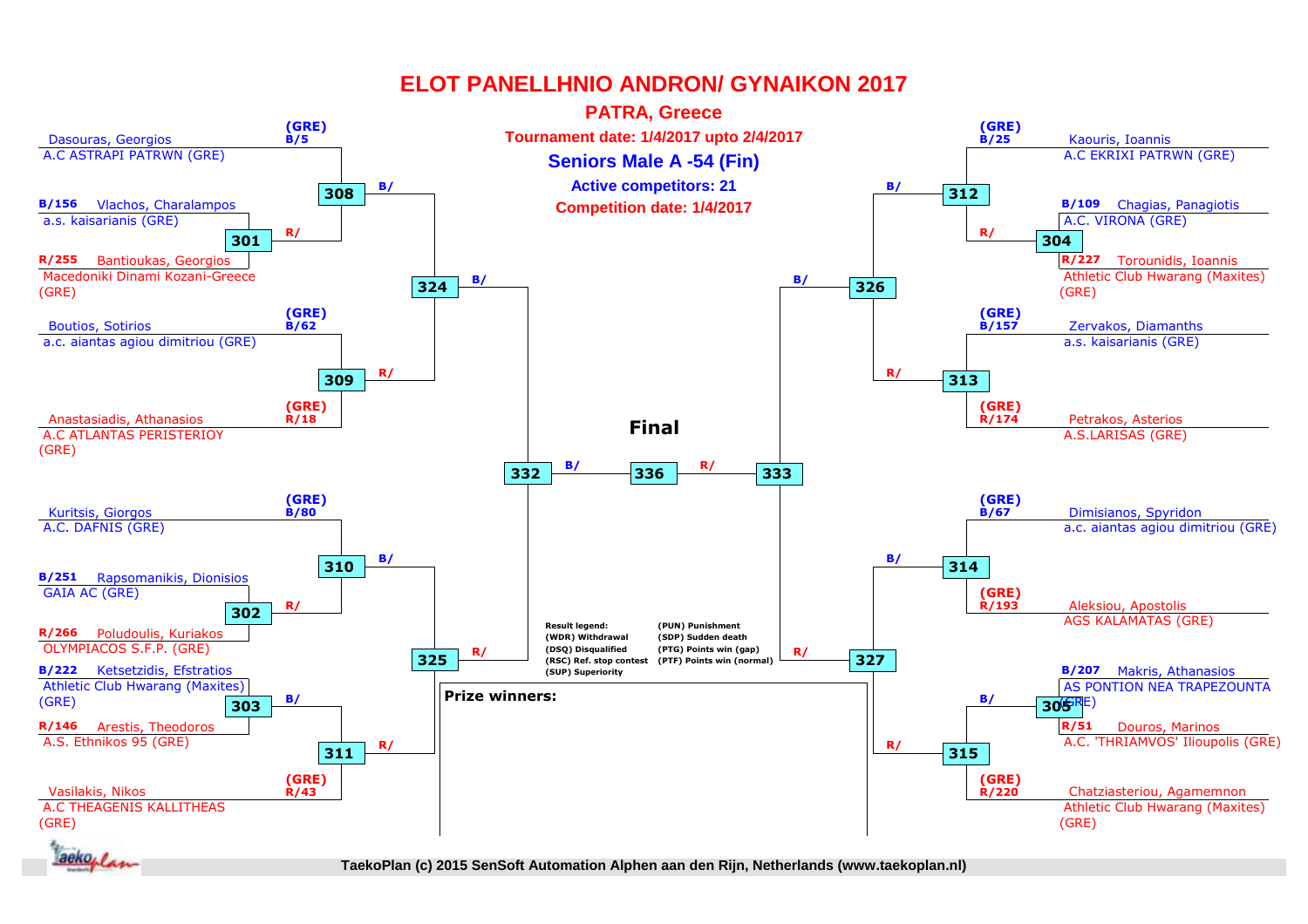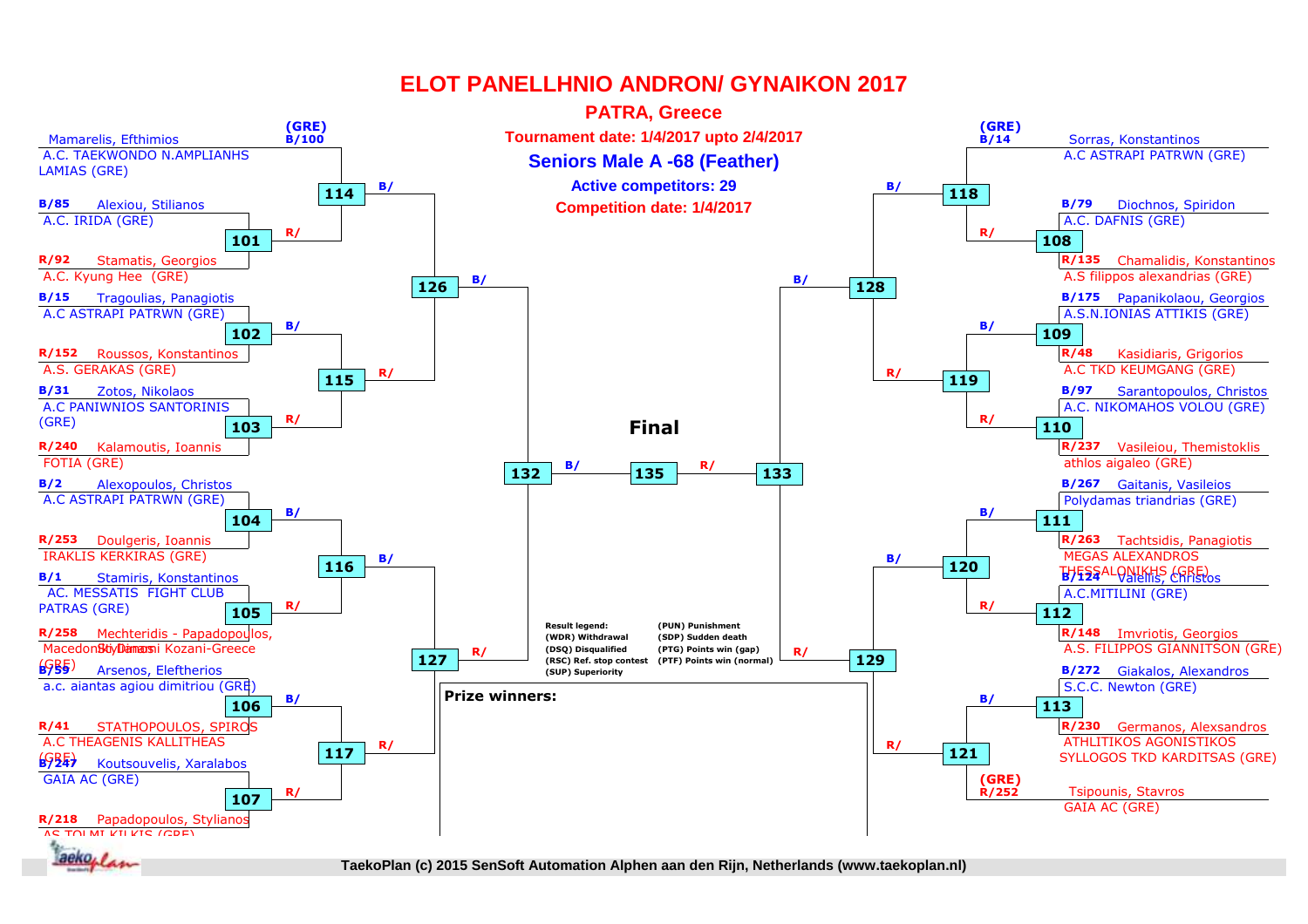

**1.** *<i><i>n* 

**1st rnd 2nd rnd 2nd rnd QF QF SF SF Final TaekoPlan (c) 2015 SenSoft Automation Alphen aan den Rijn, Netherlands (www.taekoplan.nl)**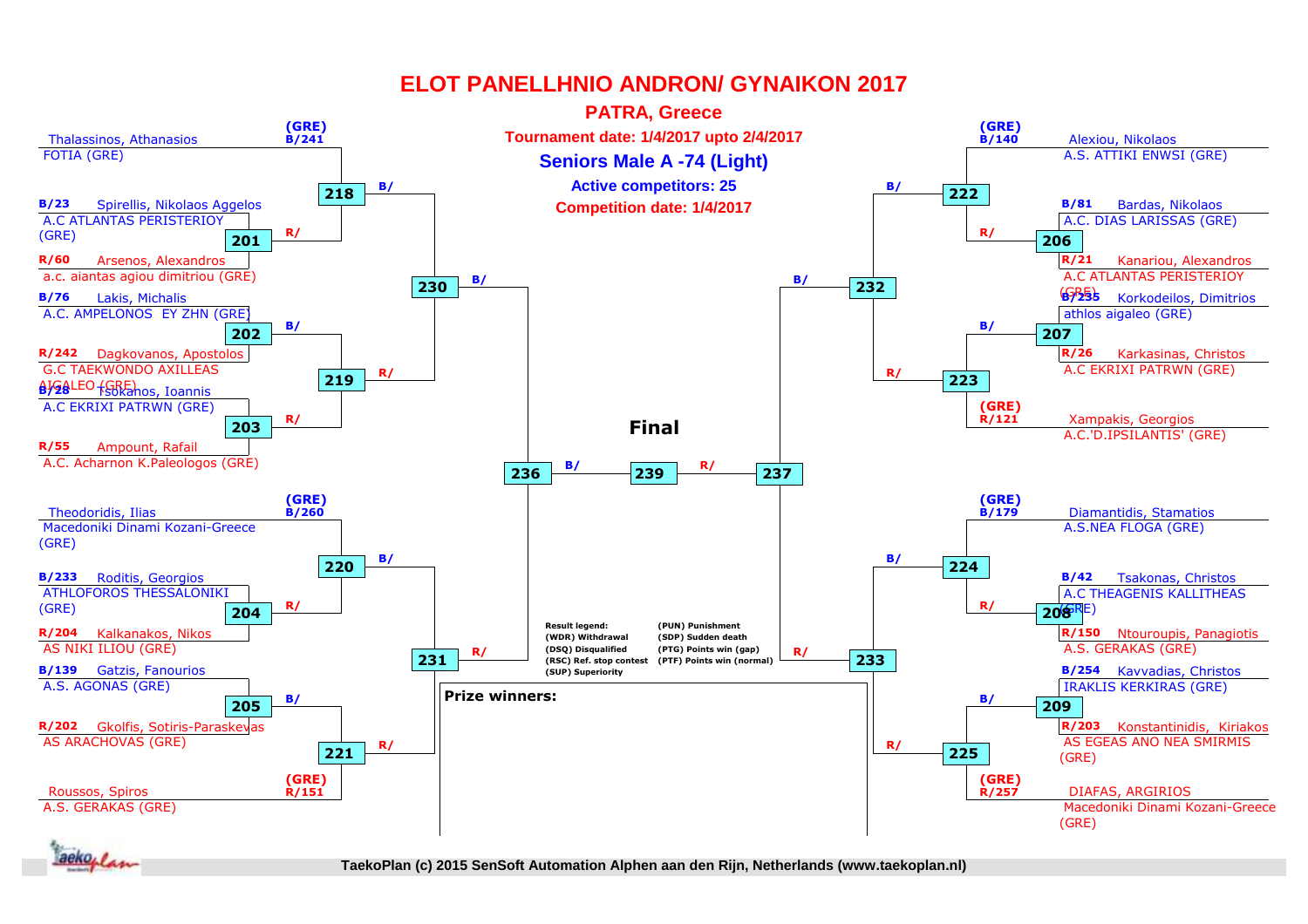

**1.** *<i><i>n* 

**1st rnd 2nd rnd 2nd rnd QF QF SF SF Final TaekoPlan (c) 2015 SenSoft Automation Alphen aan den Rijn, Netherlands (www.taekoplan.nl)**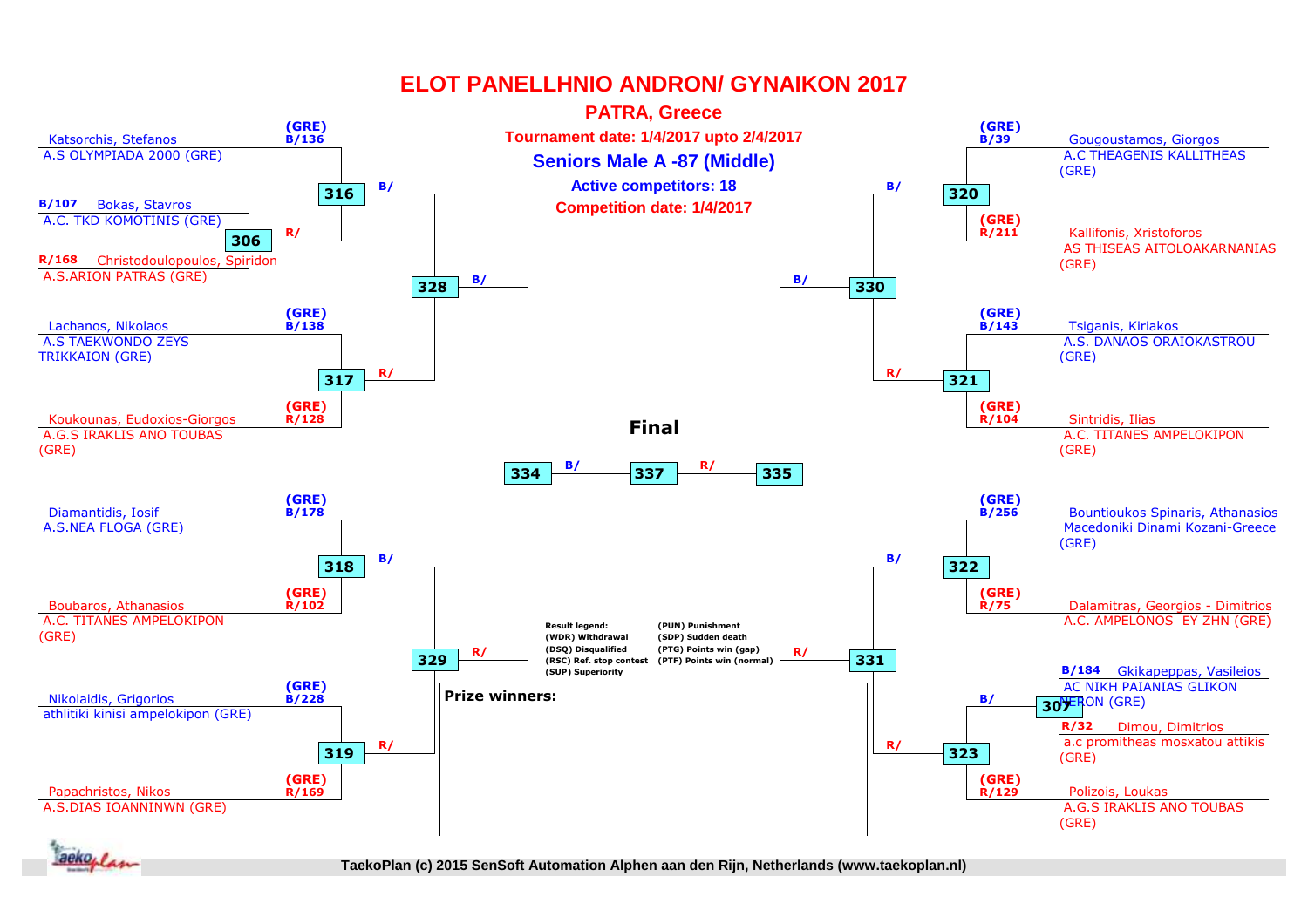### **PATRA, Greece**

**Tournament date: 1/4/2017 upto 2/4/2017**

**Seniors Male A +87 (Heavy)**

**Active competitors: 11**

**Competition date: 1/4/2017**





#### **Prize winners:**

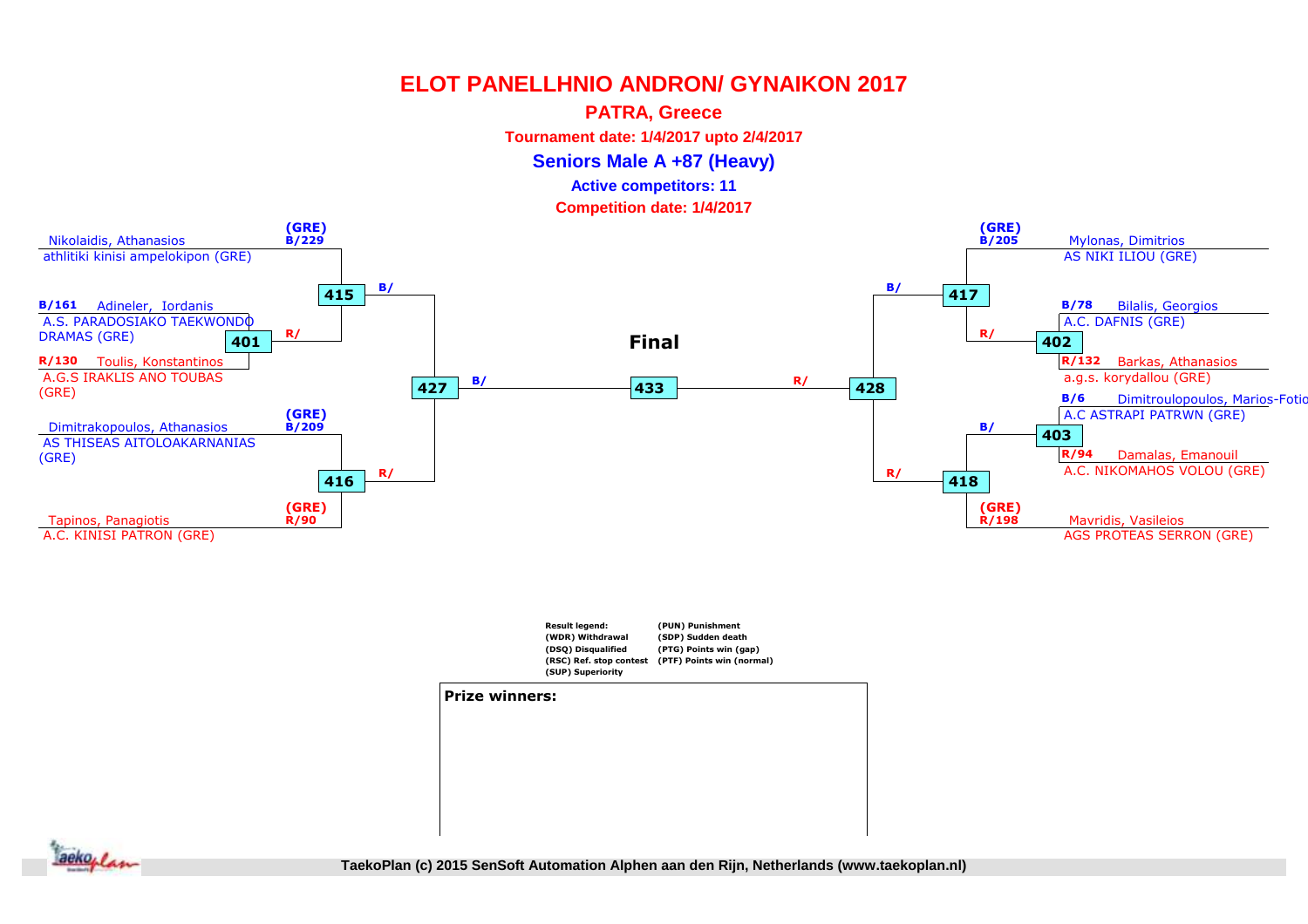### **PATRA, Greece**

**Tournament date: 1/4/2017 upto 2/4/2017**

**Seniors Female A -46 (Fin)**

#### **Active competitors: 14**

**Competition date: 1/4/2017**



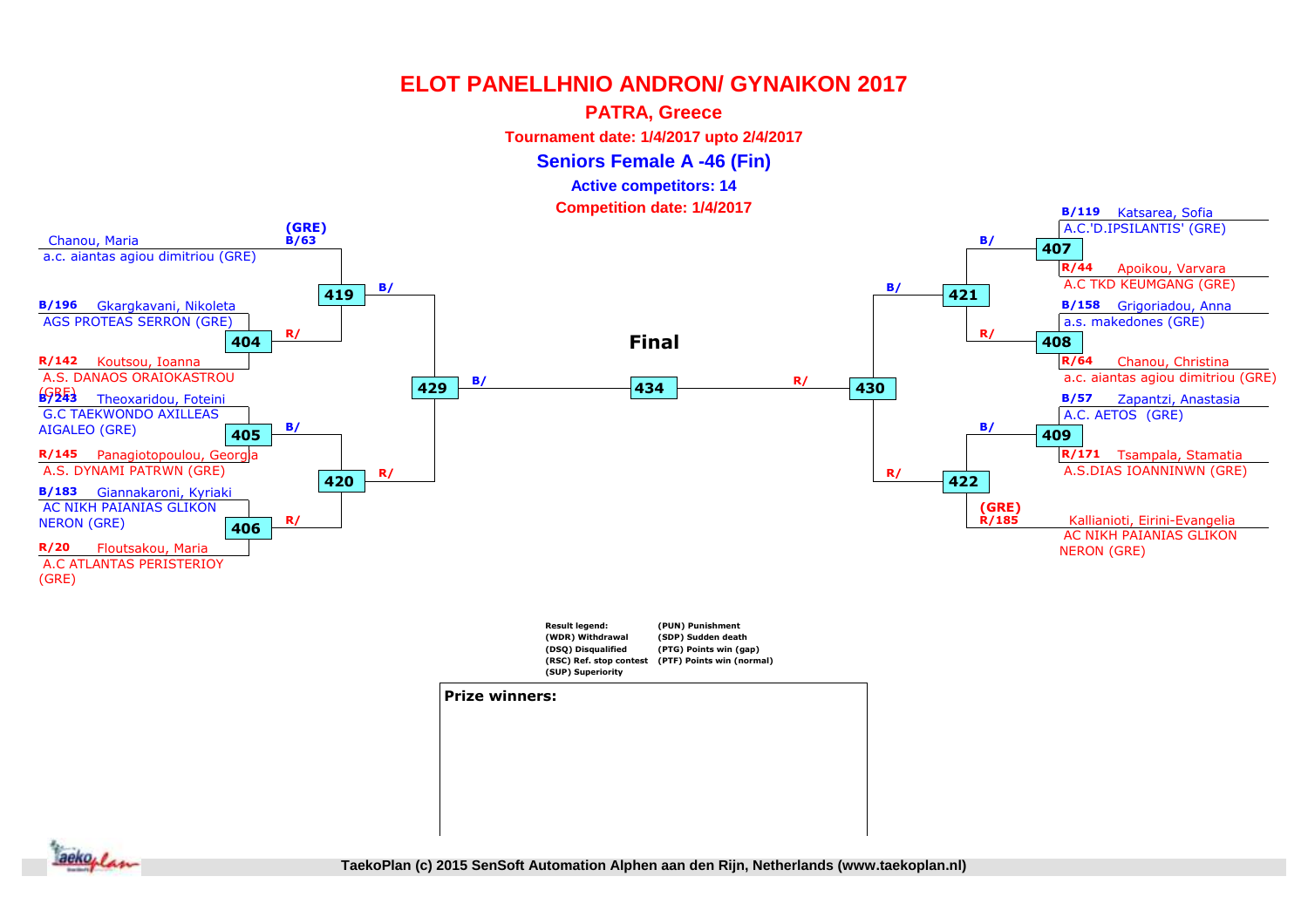### **PATRA, Greece**

**Tournament date: 1/4/2017 upto 2/4/2017**

**Seniors Female A -49 (Fly)**

### **Active competitors: 13**

**Competition date: 1/4/2017**



**(SUP) Superiority**

#### **Prize winners:**

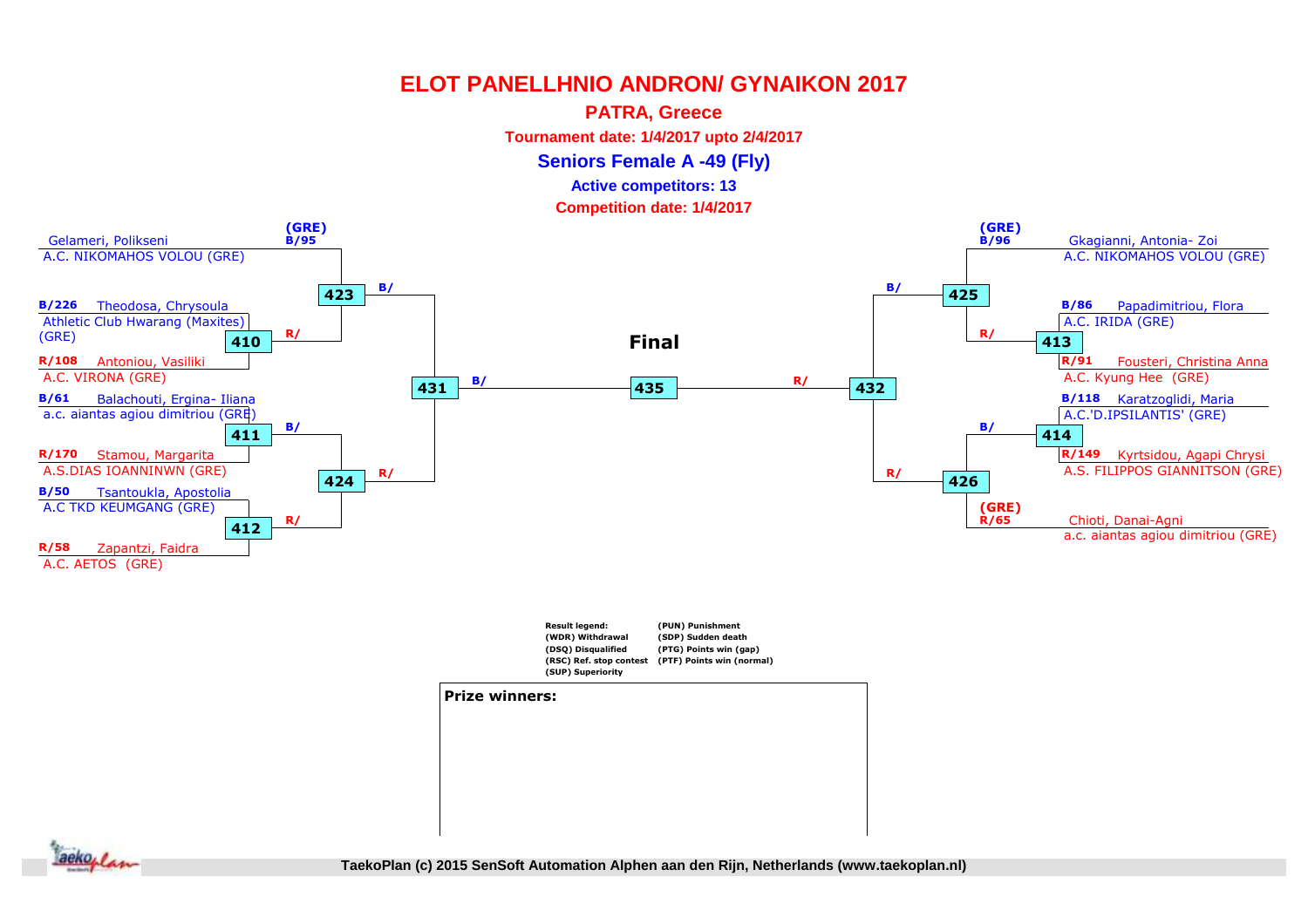### **PATRA, Greece**

**Tournament date: 1/4/2017 upto 2/4/2017**

**Seniors Female A -62 (Light)**

**Active competitors: 16**

**Competition date: 1/4/2017**